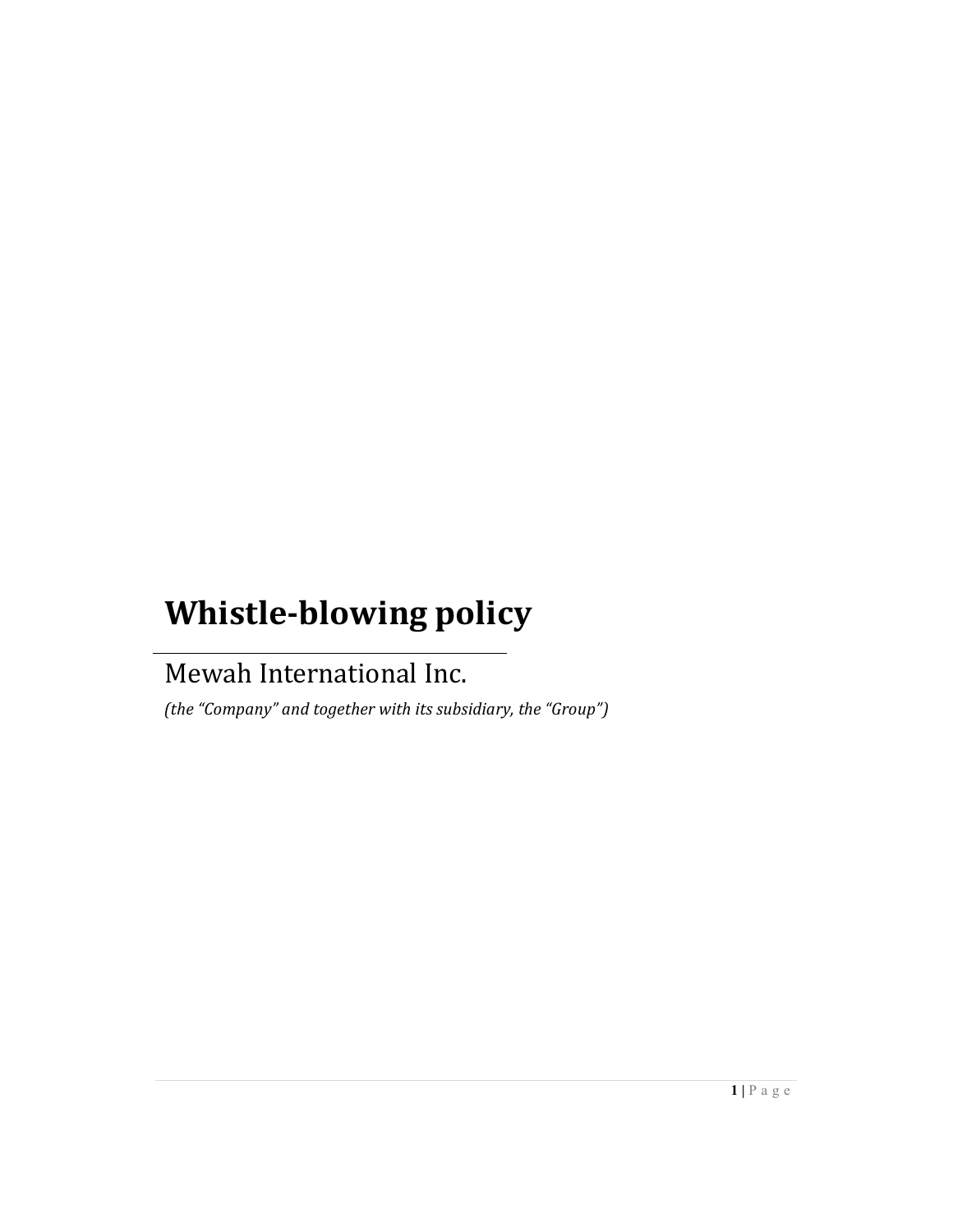## Contents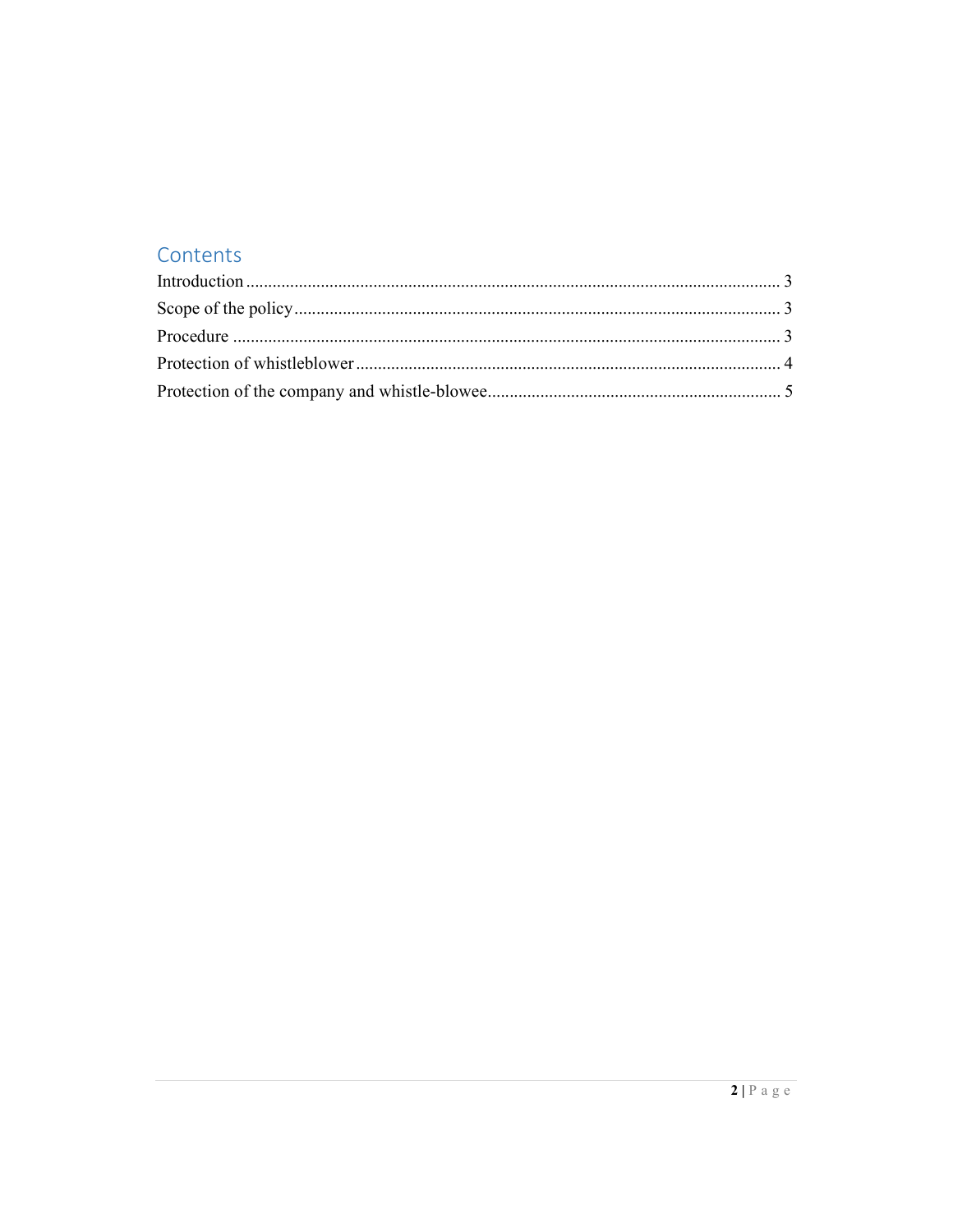# Whistle- Blowing Policy

#### **Introduction**

Mewah International Inc. (the "Company" and together with its subsidiary, the "Group") is committed to achieving high standards of corporate compliances and ethical standards in its dealings. It encourages its employees to play their part in improving overall effectiveness and success of the organization. By creating an atmosphere of openness and trust, the Group encourages the employees to use internal mechanisms for reporting any malpractice, illegal acts or omissions by any of the Group's employees or ex-employees. The words "whistle-blowing" in this Policy refers to the disclosure by employees, of malpractices, illegal acts or omissions at work.

#### Scope of the policy

The Group has a range of policies and procedures, which deal with standards of behavior at work; they cover Discipline, Grievance, Harassment and Recruitment and Selection. Employees are encouraged to use the provisions of these procedures when appropriate. There may be times, however, when the matter is not about employee's personal employment position but about a malpractice, illegal act or omission of work by an employee. Examples may be:

- A fraud is suspected;
- A criminal offence has been committed, is being committed or is likely to be committed;
- An employee, supplier or customer is ill treated or treated unfairly an employee of the group;
- There has been a disregard for legislation, including matters relating to health and safety at work;
- Showing undue favour over a contractual matter or to a job applicant;
- The environment has been, or is likely to be, damaged.

The Group will not tolerate any harassment or victimisation of a whistleblower and will treat this as a serious disciplinary offence, which will be dealt with under the Disciplinary Rules and Procedure.

#### Procedure

All employees have a duty to report concerns for any malpractice, illegal act or omission of work by any employee of the Group. To ensure that the Group has a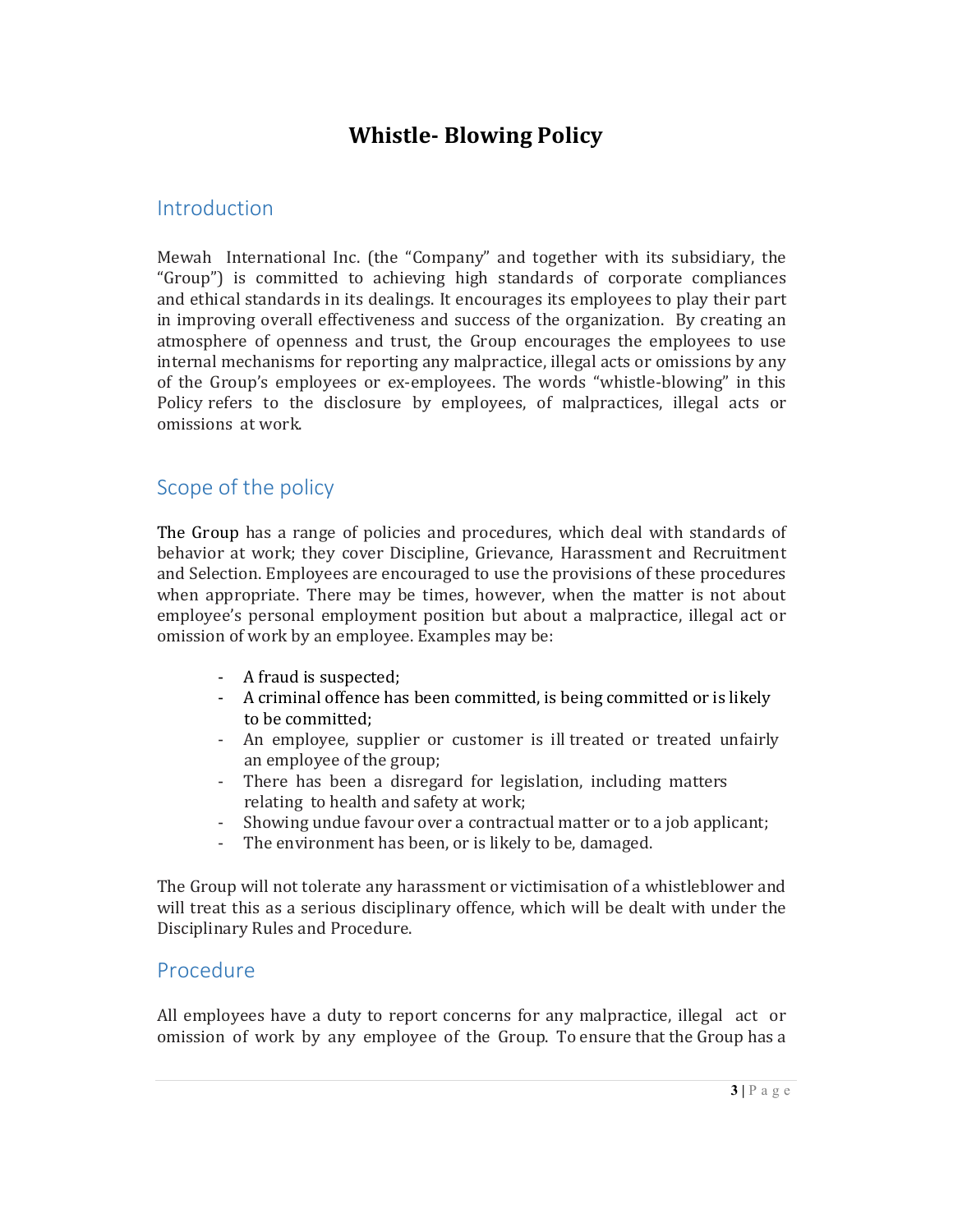centralized focused group to address all such cases, a Whistle-Blowing Committee (the "Committee") has been formed consisting of:

- 1. Ms Michelle Cheo (Chairperson) Chief Executive Officer and Executive Director Email: michellecheo@mewahgroup.com
- 2. Ms. Agnes Lim Siew Choo Head, Operations, Malaysia Email: agneslim@mewahgroup.com

The committee may co-opt any other employee(s) from the time to time to assist.

- The responsibilities of the Committee include:<br>- Receiving the concerns and recording the same;
	- Evaluating and assessing if the matter requires any further investigation;
	- Carrying out the investigation;
	- Preparing and endorsing the investigation report including recommendations;
	- Reporting the cases to the Audit Committee in the Audit Committee meeting;
	- Periodically reviewing and recommending the policy to the Audit Committee.

Any person in the employment of the Group at the time of reporting, having adequate basis for the concern, may inform any of the Committee members providing following information:

- Whistle-blower's particulars Name and department;
- Nature of the concern;
- Details and evidences, if any supporting the concern.

All matters reported will be reviewed and if required, investigated by the Committee within reasonable timeframe.

The investigation may need to be carried out under the terms of strict confidentiality i.e. by not informing the subject of the complaint. On case to case basis, the Committee may or may not keep the whistleblower informed about the investigation and its outcome.

### Protection of whistleblower

The whistle-blower's identity will be kept confidential.